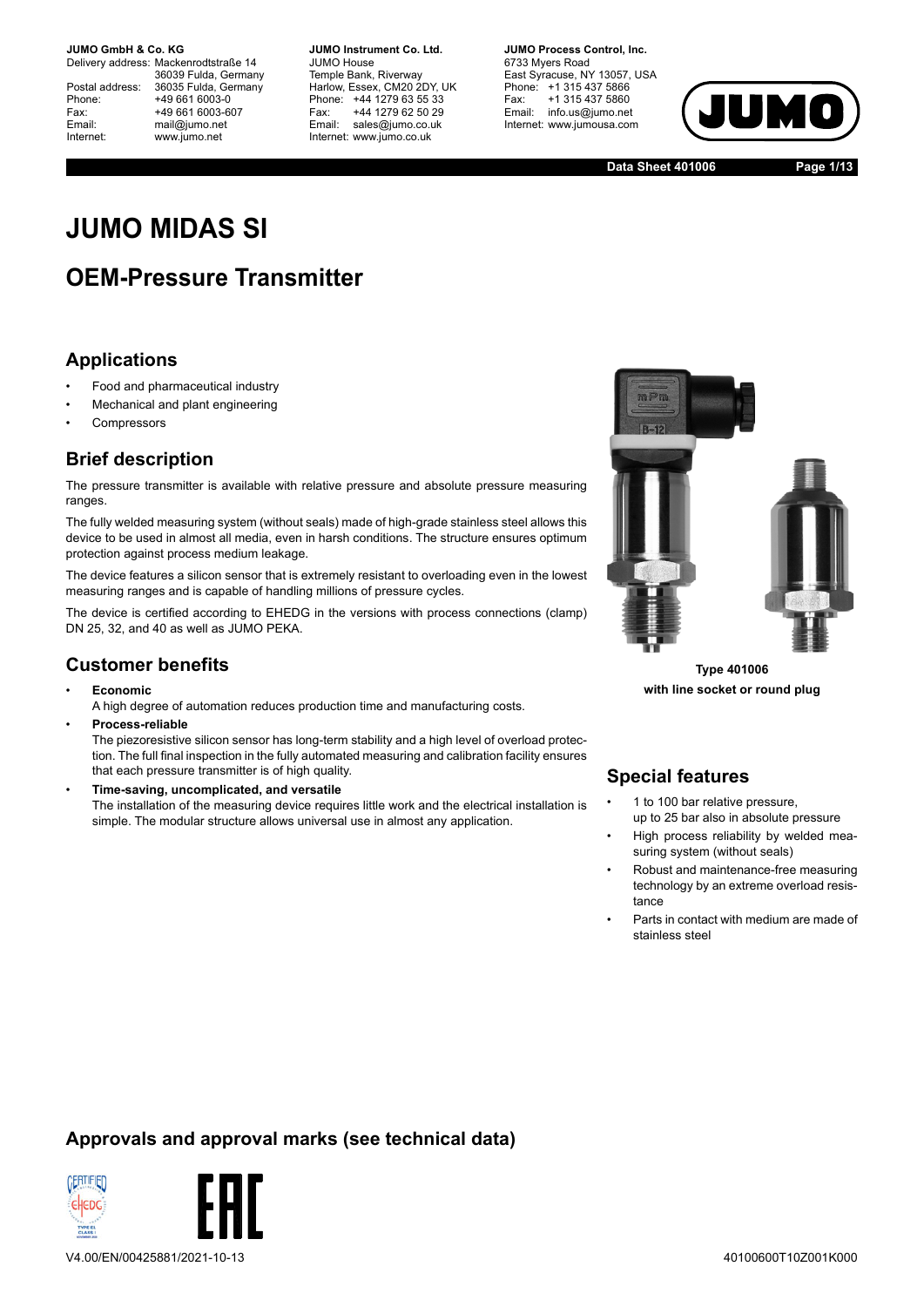Delivery address: Mackenrodtstraße 14 36039 Fulda, Germany<br>Postal address: 36035 Fulda, Germany Phone: +49 661 6003-0<br>
Fax: +49 661 6003-6<br>
Email: mail@jumo.net +49 661 6003-607 mail@jumo.net Internet: www.jumo.net

**JUMO Instrument Co. Ltd.** JUMO House Temple Bank, Riverway<br>Harlow, Essex, CM20 2DY, UK Phone: +44 1279 63 55 33<br>Fax: +44 1279 62 50 29 +44 1279 62 50 29 Email: sales@jumo.co.uk Internet: www.jumo.co.uk

**JUMO Process Control, Inc.** 6733 Myers Road East Syracuse, NY 13057, USA Phone: +1 315 437 5866<br>Fax: +1 315 437 5860 Email: info.us@jumo.net Internet: www.jumousa.com



**Data Sheet 401006 Page 2/13**

# **Technical data**

#### **General Information**

| Reference conditions     | To DIN 16086 and DIN EN 60770                            |
|--------------------------|----------------------------------------------------------|
| Sensor                   |                                                          |
| Material                 | Silicon sensor with stainless steel separating diaphragm |
| Pressure transfer medium | Synthetic oil                                            |
| Admissible load changes  | > 10 million                                             |
| Mouting position         | Anv                                                      |
| Calibration position     | Device upright, process connection at the bottom         |

### **Measuring range and accuracy**

| Measuring range                  | Linearity <sup>a</sup> | Accuracy at        |                                 | Long term              | Overload <sup>c</sup> | <b>Burst</b> |
|----------------------------------|------------------------|--------------------|---------------------------------|------------------------|-----------------------|--------------|
|                                  |                        | 20 °C <sup>d</sup> | $-20$ to $+100$ °C <sup>e</sup> | stability <sup>b</sup> |                       |              |
| bar                              | % MSP <sup>f</sup>     | % MSP              | % MSP                           | % MSP                  | bar                   | bar          |
|                                  |                        |                    |                                 | per year               |                       |              |
| 0 to 0.25 bar relative pressure  | 0.3                    | 0.8                | 1.8                             | $\leq 0.2$             | 1                     | 2.5          |
| 0 to 0.4 bar relative pressure   | 0.3                    | 0.7                | 1.7                             |                        | 1.6                   | 4            |
| 0 to 0.6 bar relative pressure   | 0.3                    | 0.7                | 1.6                             |                        | 2.4                   | 6            |
| 0 to 1 bar relative pressure     | 0.3                    | 0.6                | 1.5                             |                        | 4                     | 10           |
| 0 to 1.6 bar relative pressure   | 0.25                   | 0.5                | 1.5                             |                        | 6.5                   | 16           |
| 0 to 2.5 bar relative pressure   | 0.25                   | 0.5                | 1.5                             |                        | 10 <sup>1</sup>       | 25           |
| 0 to 4 bar relative pressure     | 0.25                   | 0.5                | 1.2                             |                        | 16                    | 40           |
| 0 to 6 bar relative pressure     | 0.25                   | 0.5                | 1.2                             |                        | 24                    | 60           |
| 0 to 10 bar relative pressure    | 0.25                   | 0.5                | 1.0                             |                        | 40                    | 100          |
| 0 to 16 bar relative pressure    | 0.25                   | 0.5                | 1.0                             |                        | 64                    | 160          |
| 0 to 25 bar relative pressure    | 0.25                   | 0.5                | 1.0                             |                        | 100                   | 250          |
| 0 to 40 bar relative pressure    | 0.25                   | 0.5                | 1.0                             |                        | 300                   | 400          |
| 0 to 60 bar relative pressure    | 0.25                   | 0.5                | 1.0                             |                        | 300                   | 400          |
| 0 to 100 bar relative pressure   | 0.25                   | 0.5                | 1.0                             |                        | 300                   | 400          |
| -1 to 0 bar relative pressure    | 0.3                    | 0.6                | 1.5                             |                        | 4                     | 10           |
| -1 to +0.6 bar relative pressure | 0.3                    | 0.6                | 1.5                             |                        | 6.4                   | 16           |
| -1 to +1.5 bar relative pressure | 0.25                   | 0.5                | 1.3                             |                        | 10                    | 25           |
| -1 to +3 bar relative pressure   | 0.25                   | 0.5                | 1.3                             |                        | 16                    | 40           |
| -1 to +5 bar relative pressure   | 0.25                   | 0.5                | 1.3                             |                        | 24                    | 60           |
| -1 to +9 bar relative pressure   | 0.25                   | 0.5                | 1.2                             |                        | 40                    | 100          |
| -1 to +15 bar relative pressure  | 0.25                   | 0.5                | 1.2                             |                        | 64                    | 160          |
| -1 to +24 bar relative pressure  | 0.25                   | 0.5                | 1.2                             |                        | 100                   | 250          |

<sup>a</sup> Linearity according to limit point-setting

**b** Reference conditions DIN EN 61298-1

<sup>c</sup> All pressure transmitter are vacuum proof.

<sup>d</sup> Includes: linearity, hysteresis, repeatability, deviation from measuring range start (offset), and measuring range end

e Includes: linearity, hysteresis, repeatability, deviation from measuring range start (offset) and measuring range end, thermal influences on measuring range start (offset), and measuring span

 $<sup>f</sup>$  MSP = measuring span</sup>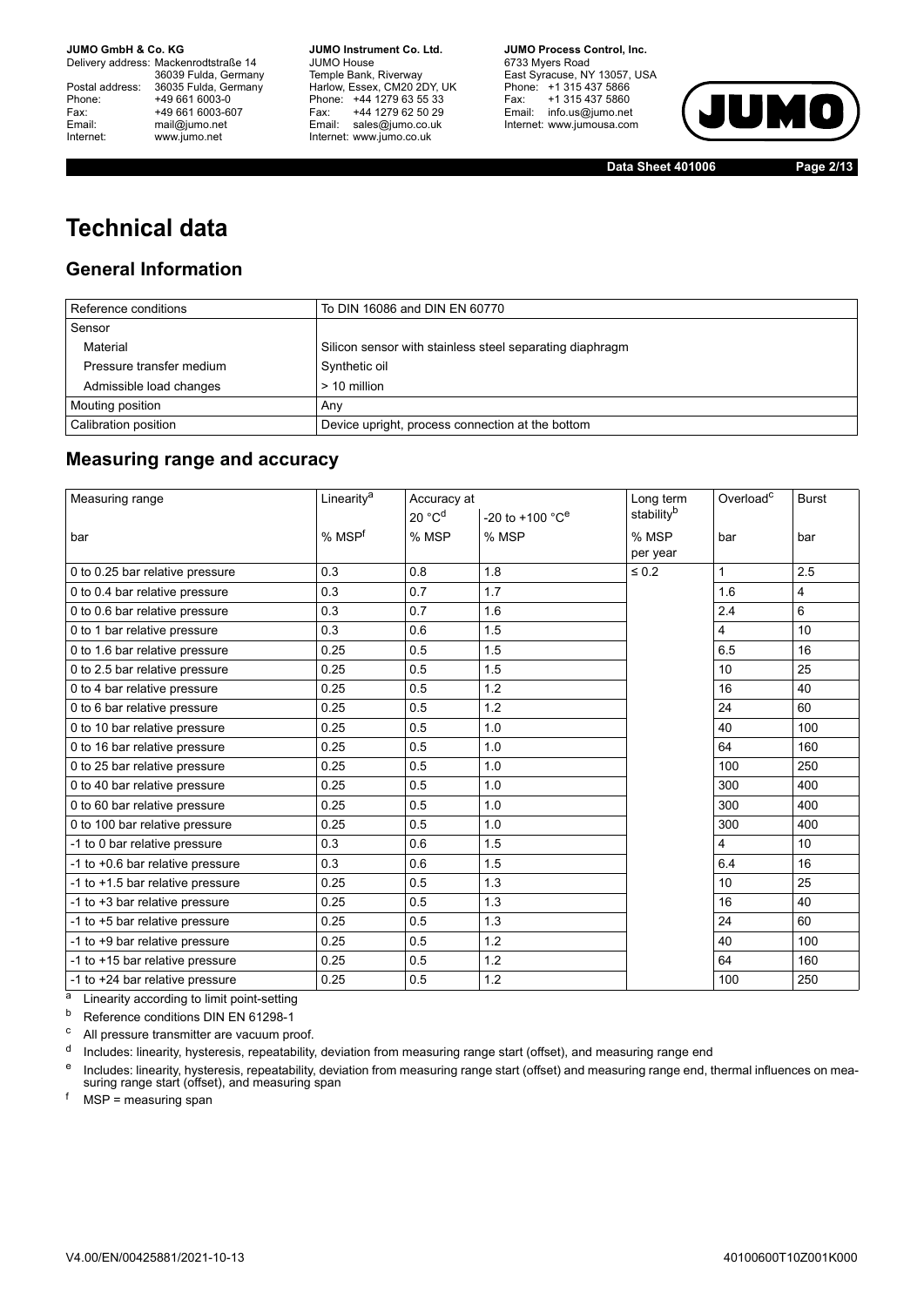Delivery address: Mackenrodtstraße 14 36039 Fulda, Germany Postal address: 36035 Fulda, Germany<br>Phone: +49 661 6003-0 Phone: +49 661 6003-0<br>
Fax: +49 661 6003-6<br>
Email: mail@jumo.net +49 661 6003-607 mail@jumo.net Internet: www.jumo.net

**JUMO Instrument Co. Ltd.** JUMO House Temple Bank, Riverway<br>Harlow, Essex, CM20 2DY, UK Phone: +44 1279 63 55 33<br>Fax: +44 1279 62 50 29 +44 1279 62 50 29 Email: sales@jumo.co.uk Internet: www.jumo.co.uk

**JUMO Process Control, Inc.** 6733 Myers Road East Syracuse, NY 13057, USA Phone: +1 315 437 5866<br>Fax: +1 315 437 5860 Email: info.us@jumo.net Internet: www.jumousa.com



**Data Sheet 401006 Page 3/13**

| Measuring range                | Linearity <sup>a</sup> | Accuracy at        |                                 | Long term  | Overload <sup>c</sup> | <b>Burst</b> |
|--------------------------------|------------------------|--------------------|---------------------------------|------------|-----------------------|--------------|
|                                |                        | 20 °C <sup>d</sup> | $-20$ to $+100$ °C <sup>e</sup> | stabilityb |                       |              |
| bar                            | % MSP <sup>f</sup>     | % MSP              | % MSP                           | % MSP      | bar                   | bar          |
|                                |                        |                    |                                 | per year   |                       |              |
| 0 to 0.6 bar absolute pressure | 0.3                    | 0.7                | 1.6                             | $\leq 0.2$ | 2.4                   | 6            |
| 0 to 1.0 bar absolute pressure | 0.3                    | 0.6                | 1.5                             |            | 4                     | 10           |
| 0 to 1.6 bar absolute pressure | 0.25                   | 0.5                | 1.5                             |            | 6.5                   | 16           |
| 0 to 2.5 bar absolute pressure | 0.25                   | 0.5                | 1.5                             |            | 10                    | 25           |
| 0 to 4 bar absolute pressure   | 0.25                   | 0.5                | 1.2                             |            | 16                    | 40           |
| 0 to 6 bar absolute pressure   | 0.25                   | 0.5                | 1.2                             |            | 24                    | 60           |
| 0 to 10 bar absolute pressure  | 0.25                   | 0.5                | 1.0                             |            | 40                    | 100          |
| 0 to 16 bar absolute pressure  | 0.25                   | 0.5                | 1.0                             |            | 64                    | 160          |
| 0 to 25 bar absolute pressure  | 0.25                   | 0.5                | 1.0                             |            | 100                   | 250          |

 $\frac{a}{a}$  Linearity according to limit point-setting

Reference conditions DIN EN 61298-1

<sup>c</sup> All pressure transmitter are vacuum proof.

d Includes: linearity, hysteresis, repeatability, deviation from measuring range start (offset), and measuring range end

e Includes: linearity, hysteresis, repeatability, deviation from measuring range start (offset) and measuring range end, thermal influences on measuring range start (offset), and measuring span

 $<sup>f</sup>$  MSP = measuring span</sup>

#### **Electrical data**

| Output signal<br>(further outputs upon request) | 4 to 20 mA, two-wire                        | DC 0.5 to 4.5 V, three-wire,<br>ratiometric <sup>a</sup> | DC 0 to 10 V, three-wire  |
|-------------------------------------------------|---------------------------------------------|----------------------------------------------------------|---------------------------|
| Burden or load (load resistance to S-)          | $R_1 \leq (U_R - 10 V) \div 0.02 A(\Omega)$ | $R_1 \geq 20 k\Omega$                                    | $R_1 \ge 10 k\Omega$      |
| Output current                                  | 3.6 to 22 mA                                | $-20$ to $+250$ µA                                       | $-20 \mu A$ to $+1 \mu A$ |
| Voltage supply U <sub>B</sub> <sup>b</sup>      | DC 10 to 30 V                               | DC 4.75 to 5.25 V                                        | DC 11.5 to 30 V           |
| Nominal voltage                                 | DC 24 V                                     | DC 5 V                                                   | DC 24 V                   |
| Voltage supply influence                        | $\leq 0.02$ %/V                             | ≤ 0.02 %/V                                               | $\leq 0.02$ %/V           |
| Current consumption at no-load (unloaded)       | $\leq$ 25 mA                                | $\leq 5$ mA                                              | $\leq 5$ mA               |
| Reverse voltage protection                      | Yes                                         | No                                                       | Yes                       |
| Short-circuit resistance (S+ against V-)        | $\overline{\phantom{a}}$                    | Yes                                                      | Yes                       |
| Step response $t_{90}$                          | $\leq$ 3 ms                                 | $\leq$ 3 ms                                              | $\leq$ 3 ms               |
| Current circuit <sup>c</sup>                    | <b>SELV</b>                                 | <b>SELV</b>                                              | <b>SELV</b>               |

| Output signal                              | DC 1 to 5 V, three-wire   | DC 1 to 6 V, three-wire   |
|--------------------------------------------|---------------------------|---------------------------|
| (further outputs upon request)             |                           |                           |
| Burden or load (load resistance to S-)     | $R_1 \ge 10 k\Omega$      | $R_1 \geq 10 k\Omega$     |
| Output current                             | $-20 \mu A$ to $+1 \mu A$ | $-20 \mu A$ to $+1 \mu A$ |
| Voltage supply U <sub>B</sub> <sup>b</sup> | DC 8 to 30 V              | DC 8 to 30 V              |
| Nominal voltage                            | DC 24 V                   | DC 24 V                   |
| Voltage supply influence                   | ≤ 0.02 %/V                | ≤ 0.02 %/V                |
| Current consumption at no-load (unloaded)  | $\leq$ 5 mA               | $\leq 5$ mA               |
| Reverse voltage protection                 | Yes                       | Yes                       |
| Short-circuit resistance (S+ against V-)   | Yes                       | Yes                       |
| Step response $t_{90}$                     | $\leq$ 3 ms               | $\leq$ 3 ms               |
| Current circuit <sup>c</sup>               | <b>SELV</b>               | <b>SELV</b>               |

a Ratiometric output: output signal from 10 to 90 % of the voltage supply

<sup>b</sup> Residual ripple: The voltage peaks or dips must not exceed or fall below the specified voltage supply values!

<sup>c</sup> The device must be equipped with an electrical circuit that meets the requirements of EN 61010-1 with regard to "Limited-energy circuits".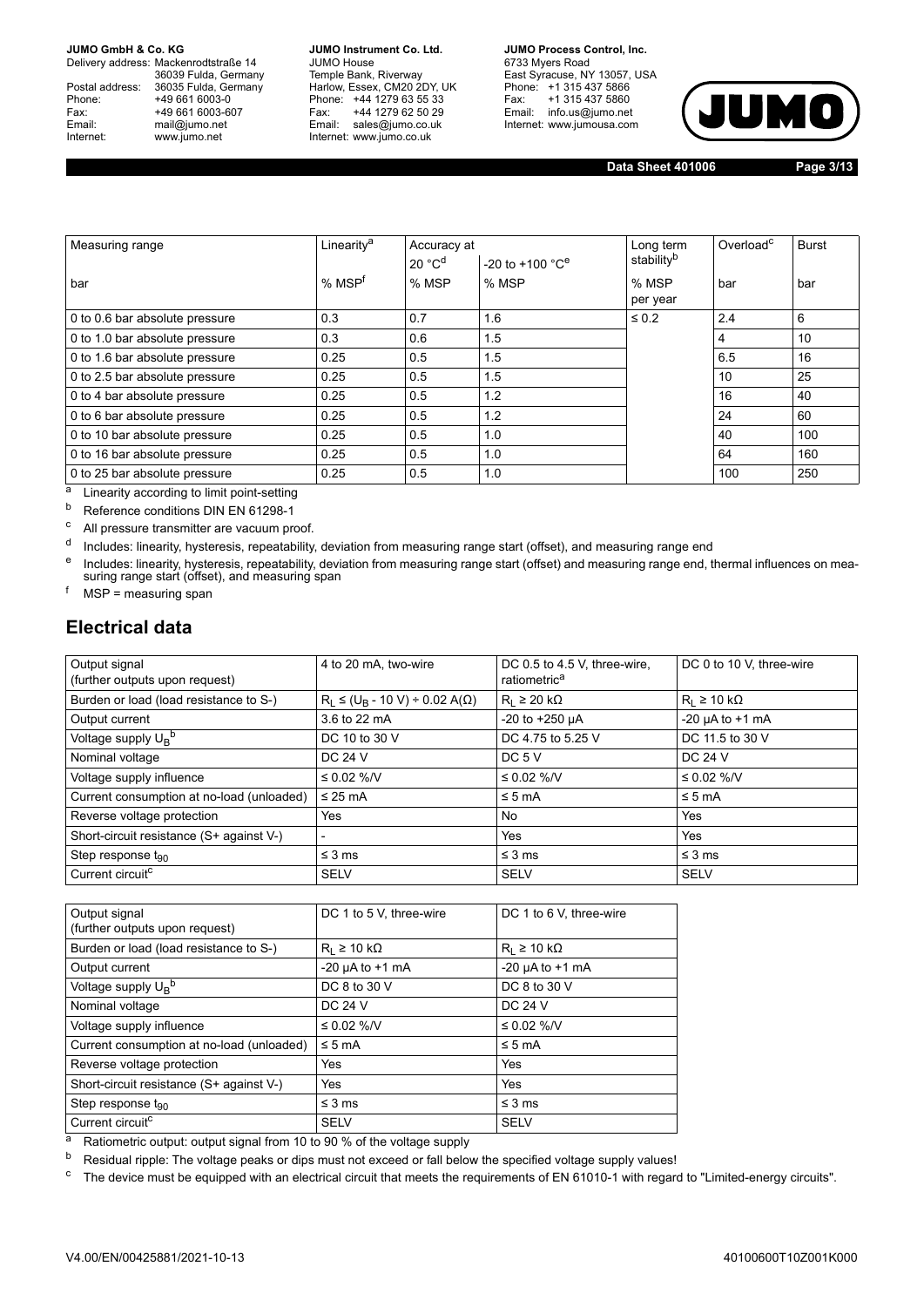Delivery address: Mackenrodtstraße 14 36039 Fulda, Germany<br>Postal address: 36035 Fulda, Germany Phone: +49 661 6003-0<br>
Fax: +49 661 6003-6<br>
Email: mail@jumo.net +49 661 6003-607 Email: mail@jumo.net<br>Internet: www.iumo.net www.jumo.net

**JUMO Instrument Co. Ltd.** JUMO House Temple Bank, Riverway<br>Harlow, Essex, CM20 2DY, UK Phone: +44 1279 63 55 33 Fax: +44 1279 62 50 29<br>Email: sales@jumo.co.uk Internet: www.jumo.co.uk

**JUMO Process Control, Inc.** 6733 Myers Road East Syracuse, NY 13057, USA<br>Phone: +1 315 437 5866<br>Fax: +1 315 437 5860 Email: info.us@jumo.net Internet: www.jumousa.com



**Data Sheet 401006 Page 4/13**

### **Mechanical features**

| Material                  |                                     |
|---------------------------|-------------------------------------|
| Process connection        | Stainless steel 316 Ti and 316 L    |
| Membranes                 | Stainless steel 316 L               |
| Housing                   | Stainless steel 304                 |
| Attached cable            | PA, PVC                             |
| Round plug M12 $\times$ 1 | PBT-GF30, stainless steel 303       |
| Bayonet connector         | PBT-GF30                            |
| Line socket               | PBT-GF30, PA, silicone              |
| Weight                    | 120 g with process connection G 1/2 |

#### **Environmental influences**

| Admissible temperatures<br>for electrical connection  |                                                                         |
|-------------------------------------------------------|-------------------------------------------------------------------------|
| Attached cable                                        |                                                                         |
| Medium                                                | -30 to +125 $^{\circ}$ C                                                |
| Ambient                                               | -20 to +100 $^{\circ}$ C                                                |
| Storage                                               | -20 to +100 $^{\circ}$ C                                                |
| Round plug M12 × 1, line socket,<br>bayonet connector |                                                                         |
| Medium                                                | -30 to +125 $^{\circ}$ C                                                |
| Ambient                                               | -20 to +100 $^{\circ}$ C                                                |
| Storage                                               | -40 to +125 $^{\circ}$ C                                                |
| Admissible air humidity                               |                                                                         |
| Operation                                             | 100 % relative humidity including condensation on the device outer case |
| Storage                                               | 90 % relative humidity without condensation                             |
| Admissible mechanical load                            |                                                                         |
| <b>Vibration resistance</b>                           | max. 20 g for 15 to 2000 Hz, according to DIN EN 60068-2-6              |
| Shock resistance                                      | 100 g for 1 ms, according to DIN EN 60068-2-27                          |
| Electromagnetic compatibility (EMC)                   | According to DIN EN 61326-2-3                                           |
| Interference emission                                 | Class B <sup>a</sup>                                                    |
| Interference immunity                                 | Industrial requirements                                                 |
| Protection type                                       | According to DIN EN 60529                                               |
| Attached cable                                        | IP67                                                                    |
| Round plug M12 × 1                                    | IP67 (only achieved with a suitable counter piece)                      |
| Bayonet connector                                     | IP67 (only achieved with a suitable counter piece)                      |
| Line socket                                           | IP65 (connecting cable diameter, minimum 5 mm, maximum 7 mm)            |

<sup>a</sup> The product is suitable for industrial use as well as for households and small businesses.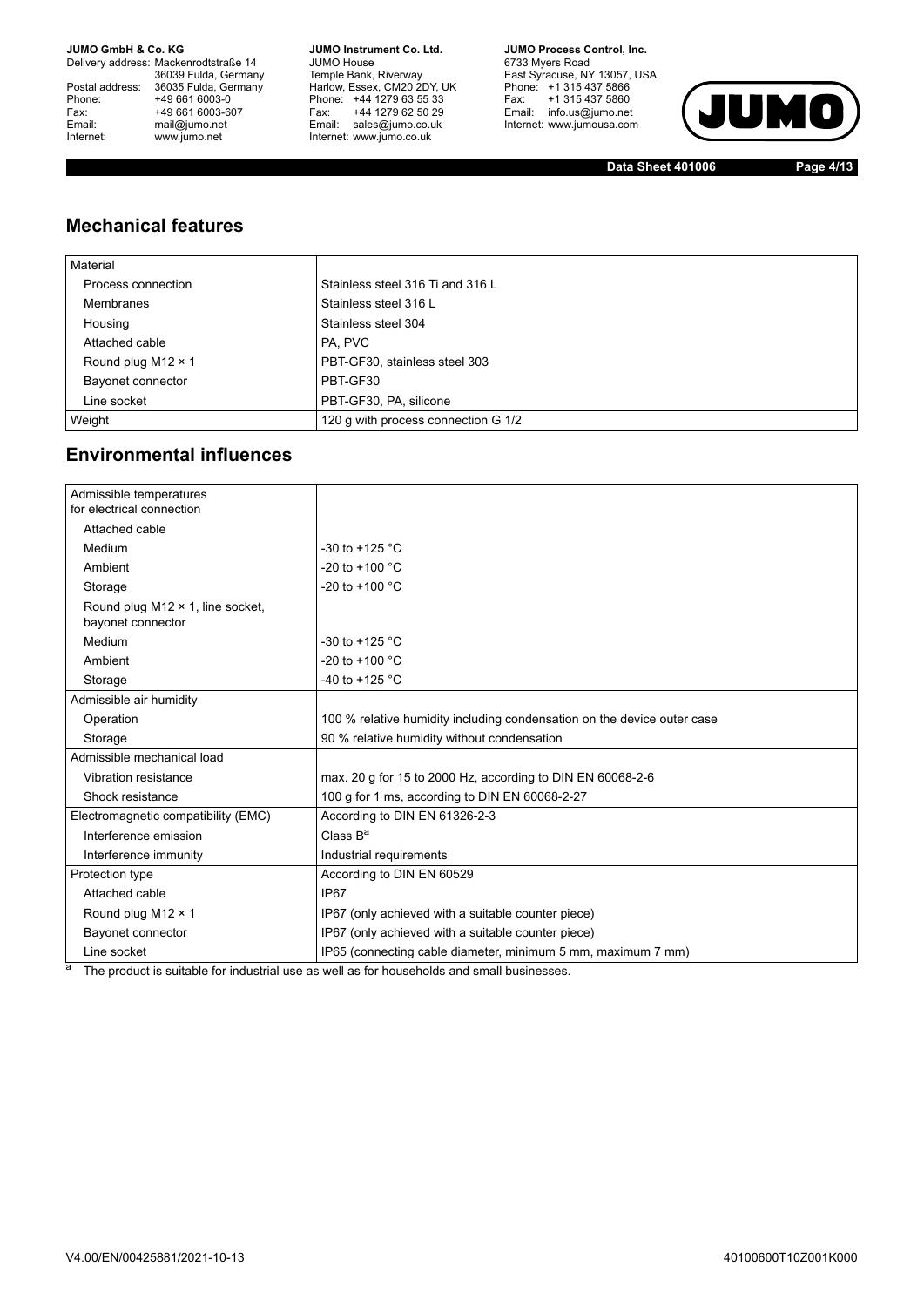Delivery address: Mackenrodtstraße 14 36039 Fulda, Germany<br>Postal address: 36035 Fulda, Germany Phone: +49 661 6003-0<br>
Fax: +49 661 6003-6<br>
Email: mail@jumo.net +49 661 6003-607 Email: mail@jumo.net<br>Internet: www.iumo.net www.jumo.net

**JUMO Instrument Co. Ltd.** JUMO House Temple Bank, Riverway<br>Harlow, Essex, CM20 2DY, UK Phone: +44 1279 63 55 33 Fax: +44 1279 62 50 29<br>Email: sales@jumo.co.uk Internet: www.jumo.co.uk

**JUMO Process Control. Inc.** 6733 Myers Road East Syracuse, NY 13057, USA<br>Phone: +1 315 437 5866<br>Fax: +1 315 437 5860 Email: info.us@jumo.net Internet: www.jumousa.com



**Data Sheet 401006 Page 5/13**

### **Approvals and approval marks**

| <b>EHEDG</b>                       |                                                                                                     |
|------------------------------------|-----------------------------------------------------------------------------------------------------|
| Testing agency                     | Research Center Weihenstephan for Brewing and Food Quality                                          |
| Certificates/certification numbers | EL Class 1/EHEDG-C2000058                                                                           |
| Inspection basis                   | EHEDG design specifications (Doc. 8 – Hygienic Design Principles)                                   |
|                                    | EHEDG tests for verifying ease of cleaning<br>(Doc. 2, Third Edition, July 2004, updated June 2007) |
| Valid for                          | Process connection 613 (clamp DN 25, 32, 40).                                                       |
|                                    | Process connection 997 (JUMO PEKA hygienic process connection)                                      |
| <b>EAC</b>                         |                                                                                                     |
| Testing agency                     | «Промтехконтроль»                                                                                   |
| Certificates/certification numbers | EAЭC N RU Д-DE.PA01.B.80830/21                                                                      |
| Inspection basis                   | TR TS 020/2011                                                                                      |
| Valid for                          | Type 401006                                                                                         |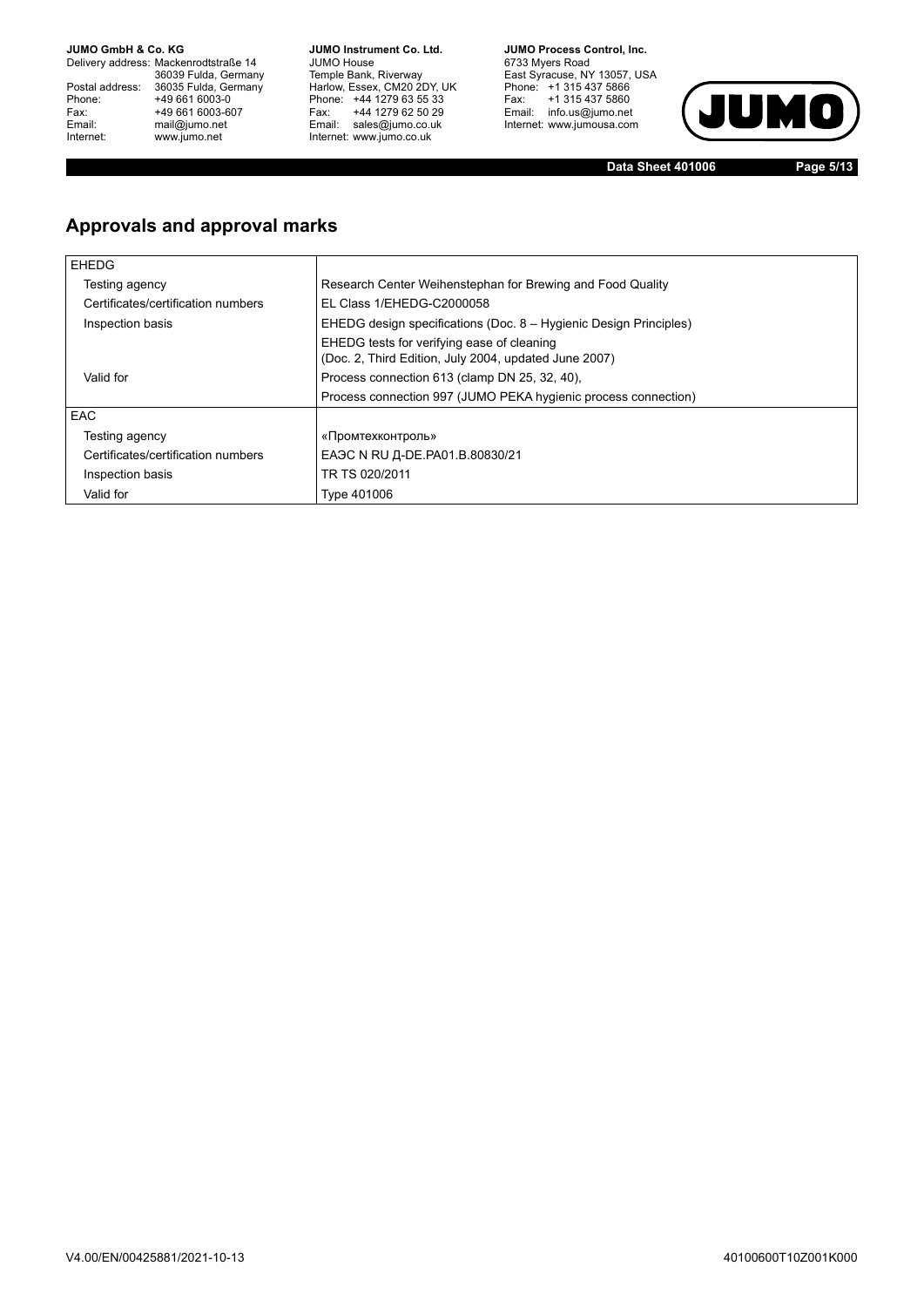Delivery address: Mackenrodtstraße 14 36039 Fulda, Germany<br>Postal address: 36035 Fulda, Germany Phone: +49 661 6003-0<br>
Fax: +49 661 6003-6<br>
Email: mail@jumo.net +49 661 6003-607 Email: mail@jumo.net<br>Internet: www.iumo.net www.jumo.net

**JUMO Instrument Co. Ltd.** JUMO House Temple Bank, Riverway<br>Harlow, Essex, CM20 2DY, UK Phone: +44 1279 63 55 33<br>Fax: +44 1279 62 50 29 +44 1279 62 50 29 Email: sales@jumo.co.uk Internet: www.jumo.co.uk

**JUMO Process Control, Inc.** 6733 Myers Road East Syracuse, NY 13057, USA<br>Phone: +1 315 437 5866<br>Fax: +1 315 437 5860 Email: info.us@jumo.net Internet: www.jumousa.com



**Data Sheet 401006 Page 6/13**

# **Dimensions**

#### **Electrical connection**

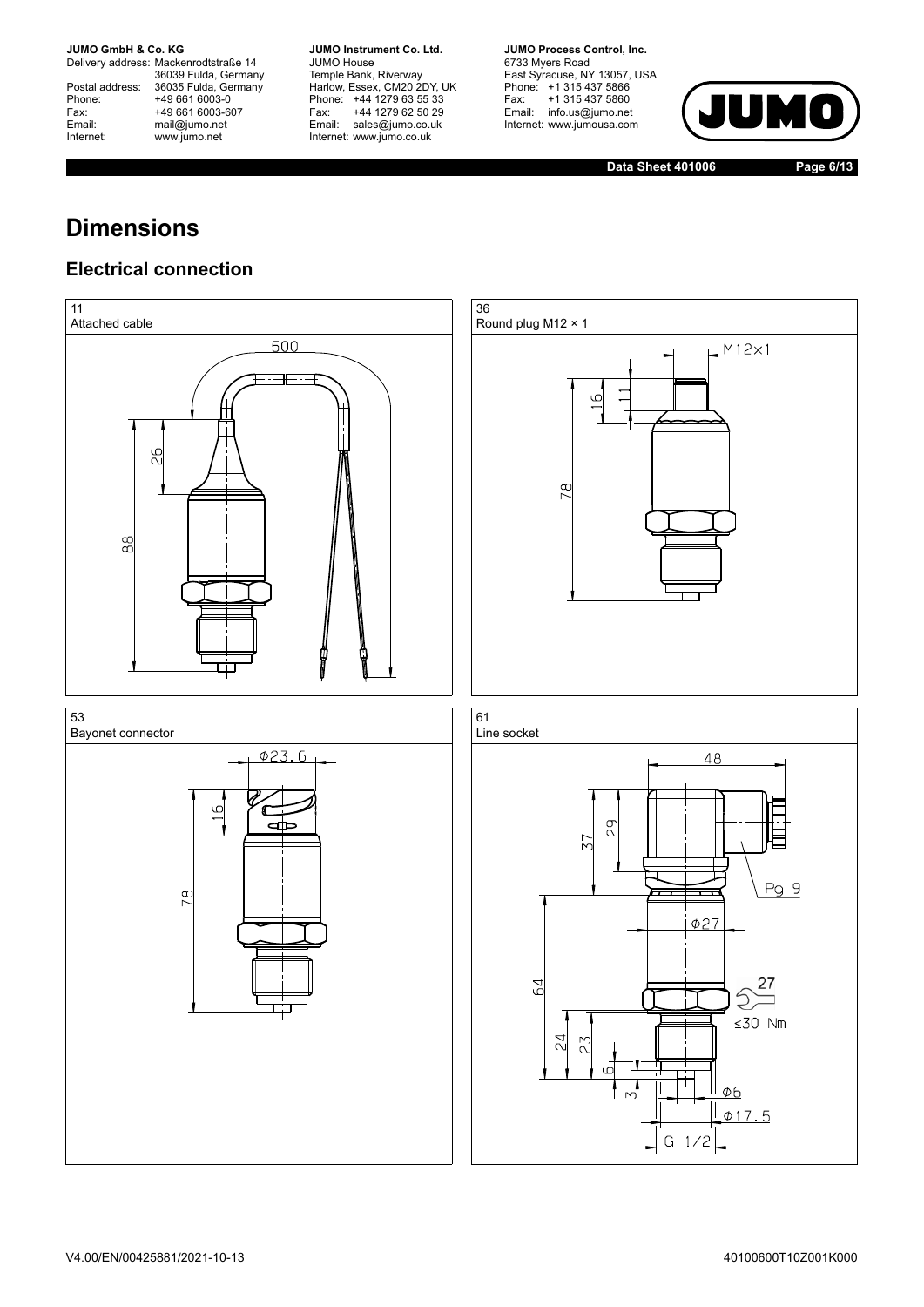Delivery address: Mackenrodtstraße 14 36039 Fulda, Germany<br>Postal address: 36035 Fulda, Germany Phone: +49 661 6003-0<br>
Fax: +49 661 6003-6<br>
Email: mail@jumo.net +49 661 6003-607 Email: mail@jumo.net<br>Internet: www.iumo.net www.jumo.net

**JUMO Instrument Co. Ltd.** JUMO House Temple Bank, Riverway<br>Harlow, Essex, CM20 2DY, UK Phone: +44 1279 63 55 33<br>Fax: +44 1279 62 50 29 +44 1279 62 50 29 Email: sales@jumo.co.uk Internet: www.jumo.co.uk

**JUMO Process Control, Inc.** 6733 Myers Road East Syracuse, NY 13057, USA<br>Phone: +1 315 437 5866<br>Fax: +1 315 437 5860 Email: info.us@jumo.net Internet: www.jumousa.com



**Data Sheet 401006 Page 7/13**

#### **Process connection**



A Profile seal G 1/4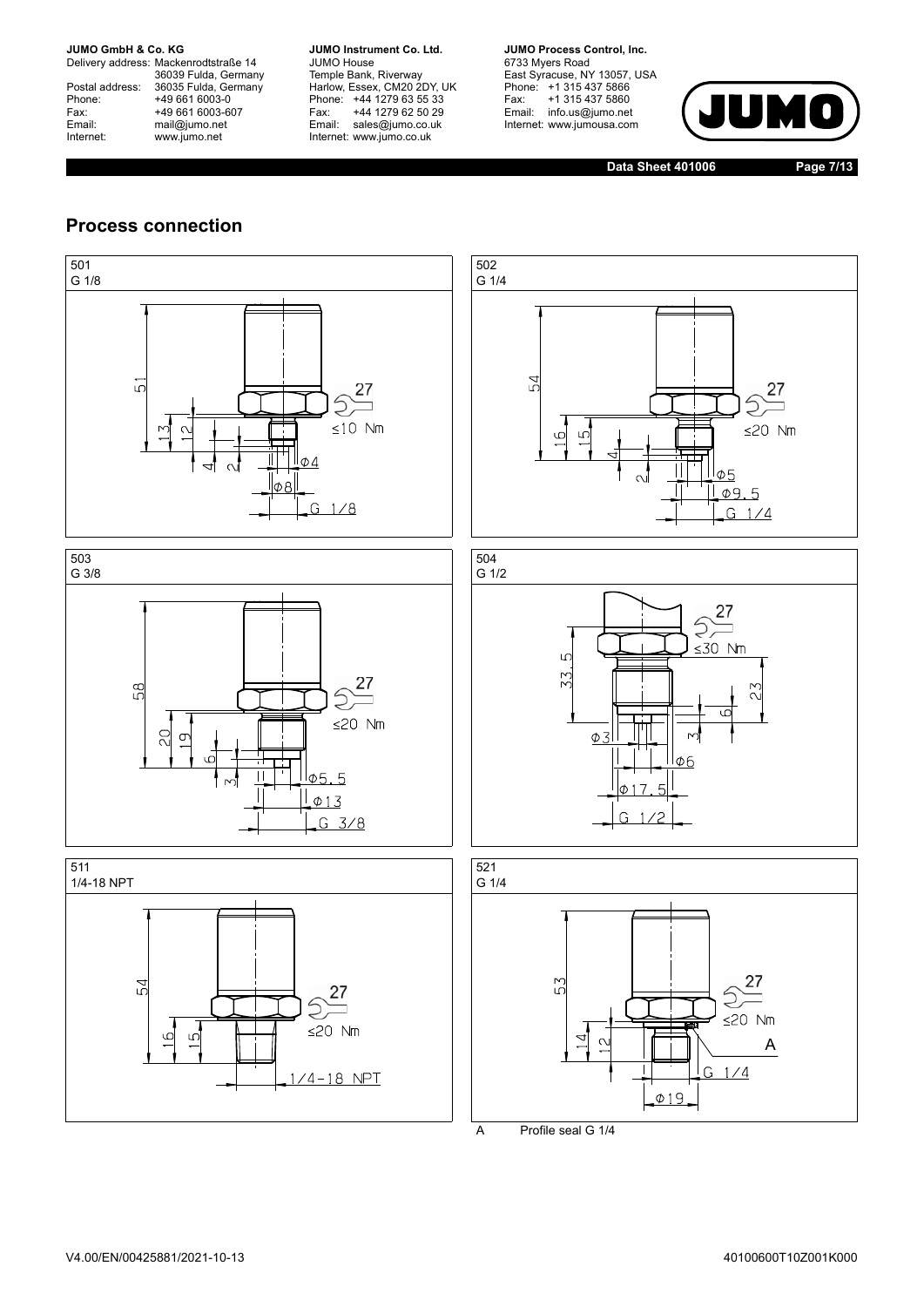Delivery address: Mackenrodtstraße 14 36039 Fulda, Germany<br>Postal address: 36035 Fulda, Germany Phone: +49 661 6003-0<br>
Fax: +49 661 6003-6<br>
Email: mail@jumo.net +49 661 6003-607 Email: mail@jumo.net<br>Internet: www.iumo.net www.jumo.net

**JUMO Instrument Co. Ltd.** JUMO House Temple Bank, Riverway<br>Harlow, Essex, CM20 2DY, UK Phone: +44 1279 63 55 33<br>Fax: +44 1279 62 50 29 +44 1279 62 50 29 Email: sales@jumo.co.uk Internet: www.jumo.co.uk

**JUMO Process Control, Inc.** 6733 Myers Road East Syracuse, NY 13057, USA<br>Phone: +1 315 437 5866<br>Fax: +1 315 437 5860 Email: info.us@jumo.net Internet: www.jumousa.com



**Data Sheet 401006 Page 8/13**



A Profile seal G 1/2





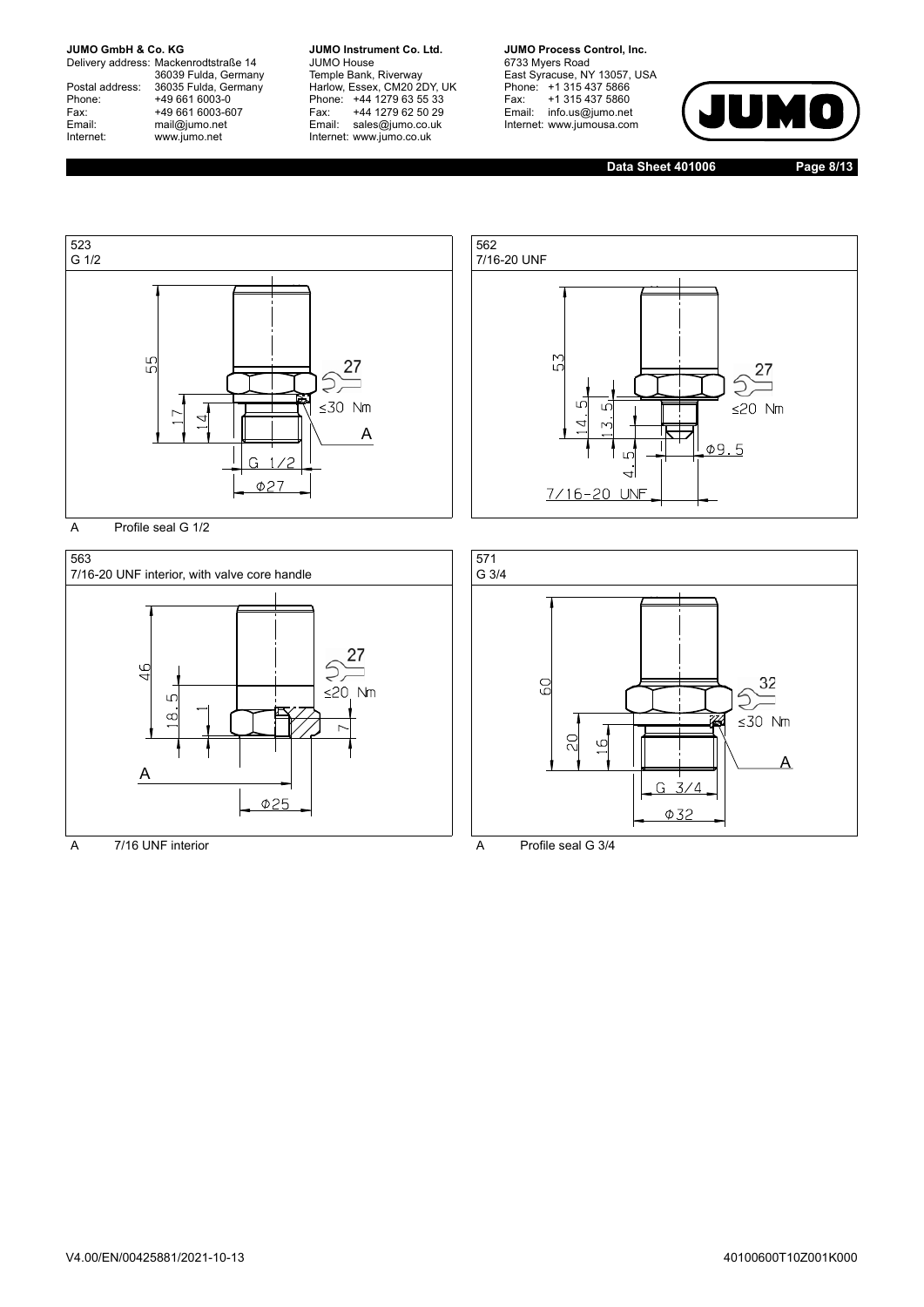Delivery address: Mackenrodtstraße 14 36039 Fulda, Germany<br>Postal address: 36035 Fulda, Germany Phone: +49 661 6003-0<br>
Fax: +49 661 6003-6<br>
Email: mail@jumo.net +49 661 6003-607 Email: mail@jumo.net<br>Internet: www.iumo.net www.jumo.net

**JUMO Instrument Co. Ltd.** JUMO House Temple Bank, Riverway<br>Harlow, Essex, CM20 2DY, UK Phone: +44 1279 63 55 33<br>Fax: +44 1279 62 50 29 +44 1279 62 50 29 Email: sales@jumo.co.uk Internet: www.jumo.co.uk

**JUMO Process Control, Inc.** 6733 Myers Road East Syracuse, NY 13057, USA<br>Phone: +1 315 437 5866<br>Fax: +1 315 437 5860 Email: info.us@jumo.net Internet: www.jumousa.com



**Data Sheet 401006 Page 9/13**





A Profile seal G 3/4

B O-ring 20.35 × 1.78

a Certified according to EHEDG



B O-ring 15.1 × 1.6

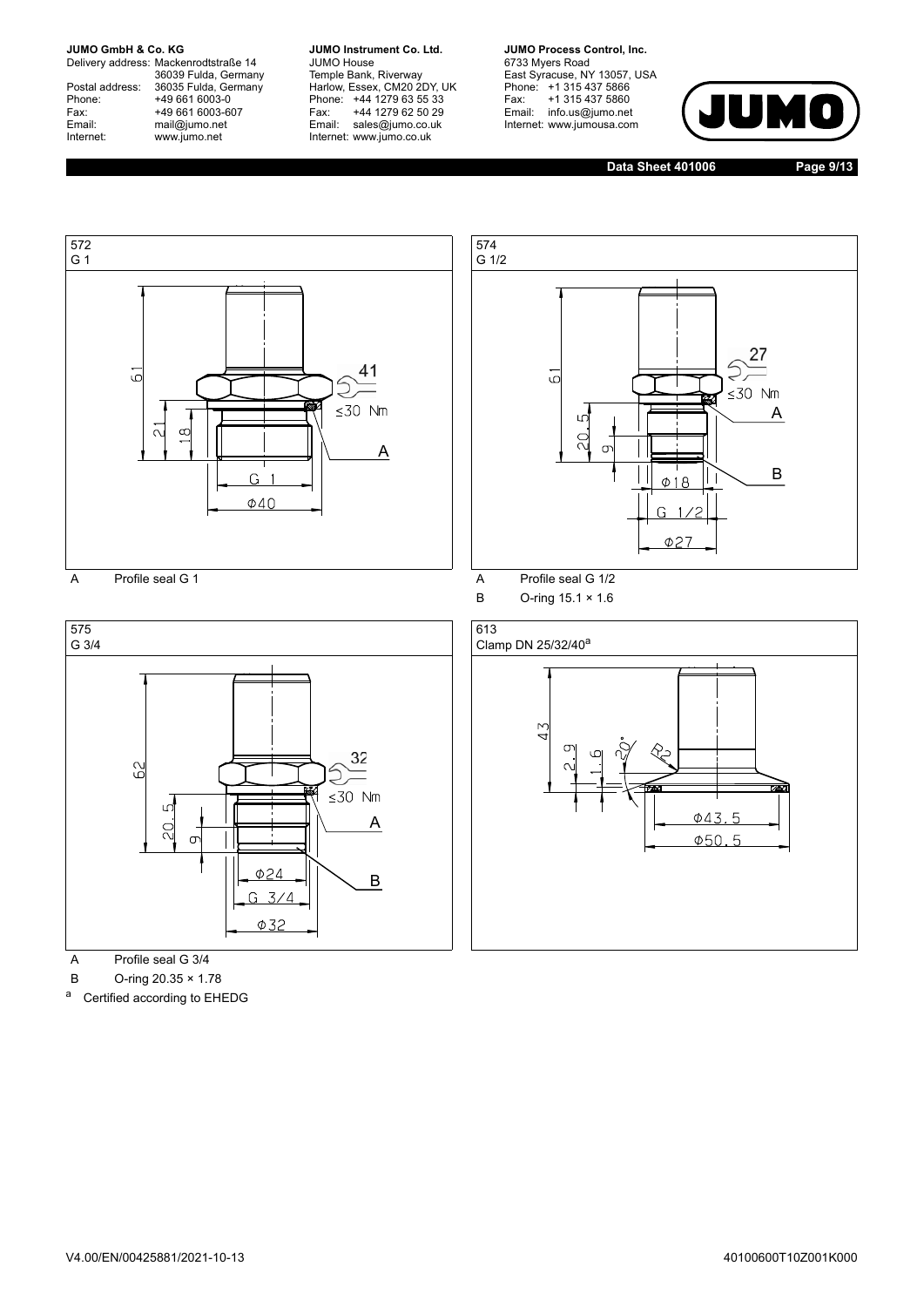Delivery address: Mackenrodtstraße 14 36039 Fulda, Germany<br>Postal address: 36035 Fulda, Germany Phone: +49 661 6003-0<br>
Fax: +49 661 6003-6<br>
Email: mail@jumo.net +49 661 6003-607 Email: mail@jumo.net<br>Internet: www.iumo.net www.jumo.net

**JUMO Instrument Co. Ltd.** JUMO House Temple Bank, Riverway<br>Harlow, Essex, CM20 2DY, UK Phone: +44 1279 63 55 33<br>Fax: +44 1279 62 50 29 +44 1279 62 50 29 Email: sales@jumo.co.uk Internet: www.jumo.co.uk

**JUMO Process Control, Inc.** 6733 Myers Road East Syracuse, NY 13057, USA<br>Phone: +1 315 437 5866<br>Fax: +1 315 437 5860 Email: info.us@jumo.net Internet: www.jumousa.com



**Data Sheet 401006 Page 10/13**



A O-ring 26 × 2.5

B O-ring 21 × 2.5,

not included in the delivery scope, see data sheet 409711

a Certified according to EHEDG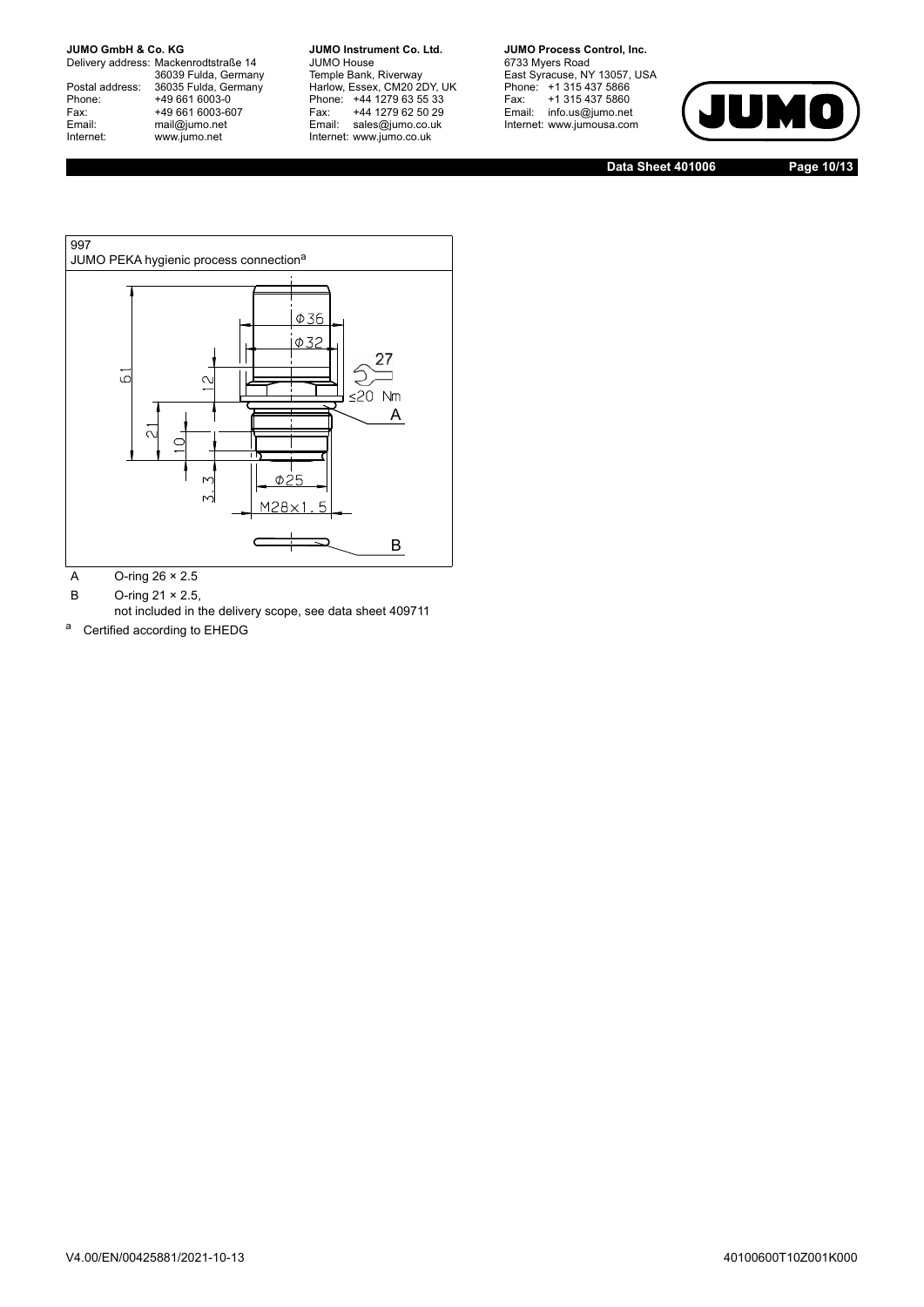Delivery address: Mackenrodtstraße 14 36039 Fulda, Germany Postal address: 36035 Fulda, Germany<br>Phone: +49 661 6003-0 Phone: +49 661 6003-0<br>
Fax: +49 661 6003-6<br>
Email: mail@jumo.net +49 661 6003-607 mail@jumo.net Internet: www.jumo.net

**JUMO Instrument Co. Ltd.** JUMO House Temple Bank, Riverway<br>Harlow, Essex, CM20 2DY, UK Phone: +44 1279 63 55 33<br>Fax: +44 1279 62 50 29 +44 1279 62 50 29 Email: sales@jumo.co.uk Internet: www.jumo.co.uk

**JUMO Process Control, Inc.** 6733 Myers Road East Syracuse, NY 13057, USA Phone: +1 315 437 5866<br>Fax: +1 315 437 5860 rax. Tribitary 5000 Internet: www.jumousa.com



**Data Sheet 401006 Page 11/13**

## **Connection diagram**

The connection diagram in the data sheet provides preliminary information about the connection options. For the electrical connection, only use the installation instructions or the operating manual. The knowledge and the correct technical compliance with the safety information and warnings contained in these documents are mandatory for mounting, electrical connection, and startup as well as for safety during operation.

| <b>Connection</b>                                                                      |                               | Terminal assignment <sup>a</sup>    |                                    |                         |                     |  |
|----------------------------------------------------------------------------------------|-------------------------------|-------------------------------------|------------------------------------|-------------------------|---------------------|--|
|                                                                                        |                               |                                     |                                    |                         | ო<br>⊕              |  |
|                                                                                        |                               | 11<br>Attached cable                | 36<br>Round plug<br>$M12 \times 1$ | 53<br>Bayonet connector | 61<br>Line socket   |  |
| 4 to 20 mA, two-wire                                                                   |                               |                                     |                                    |                         |                     |  |
| Spannungsversorgung DC 10 bis 30 V                                                     | $U_R/S+$<br>$0 V/S-$          | WH<br><b>BN</b>                     | 3                                  | $\boldsymbol{2}$        | 2                   |  |
| DC 0.5 to 4.5 V ratiometric                                                            |                               |                                     |                                    |                         |                     |  |
| Voltage supply DC 4.75 to 5.25 V<br>ratiometric output 10 to 90 %<br>of voltage supply | $U_B$<br>0 V/S-<br>$S+$       | WH<br><b>BN</b><br><b>YE</b>        | 2<br>3                             | 2<br>3                  | 1<br>2<br>3         |  |
| DC 0 to 10 V, three-wire                                                               |                               |                                     |                                    |                         |                     |  |
| Voltage supple DC 11.5 to 30 V                                                         | $U_{\rm B}$<br>0 V/S-<br>$S+$ | <b>WH</b><br><b>BN</b><br><b>YE</b> | 2<br>3                             | $\overline{c}$<br>3     | $\overline{c}$<br>3 |  |
| DC 1 to 5 V, three-wire, DC 1 to 6 V, three-wire                                       |                               |                                     |                                    |                         |                     |  |
| Voltage supply DC 8 to 30 V                                                            | $U_B$<br>0 V/S-<br>$S+$       | WH<br><b>BN</b><br><b>YE</b>        | 2<br>3                             | $\overline{2}$<br>3     | $\overline{c}$<br>3 |  |
| Functional bonding conductor FB <sup>b</sup>                                           | $\overline{\phantom{a}}$      |                                     | 4                                  |                         | €                   |  |

<sup>a</sup> Figure: Connection to the pressure transmitter

<sup>b</sup> The pressure transmitter has to be connected to the potential equalization system of the plant via the electrical connection or process connection.

| Color coding: connecting cable round plug M12 × 1                  | 1 BN | <b>Brown</b> |
|--------------------------------------------------------------------|------|--------------|
|                                                                    | 2 WH | White        |
|                                                                    | 3 BU | <b>Blue</b>  |
|                                                                    | 4 BK | <b>Black</b> |
| The color coding is <b>only</b> valid for A-coded standard cables! |      |              |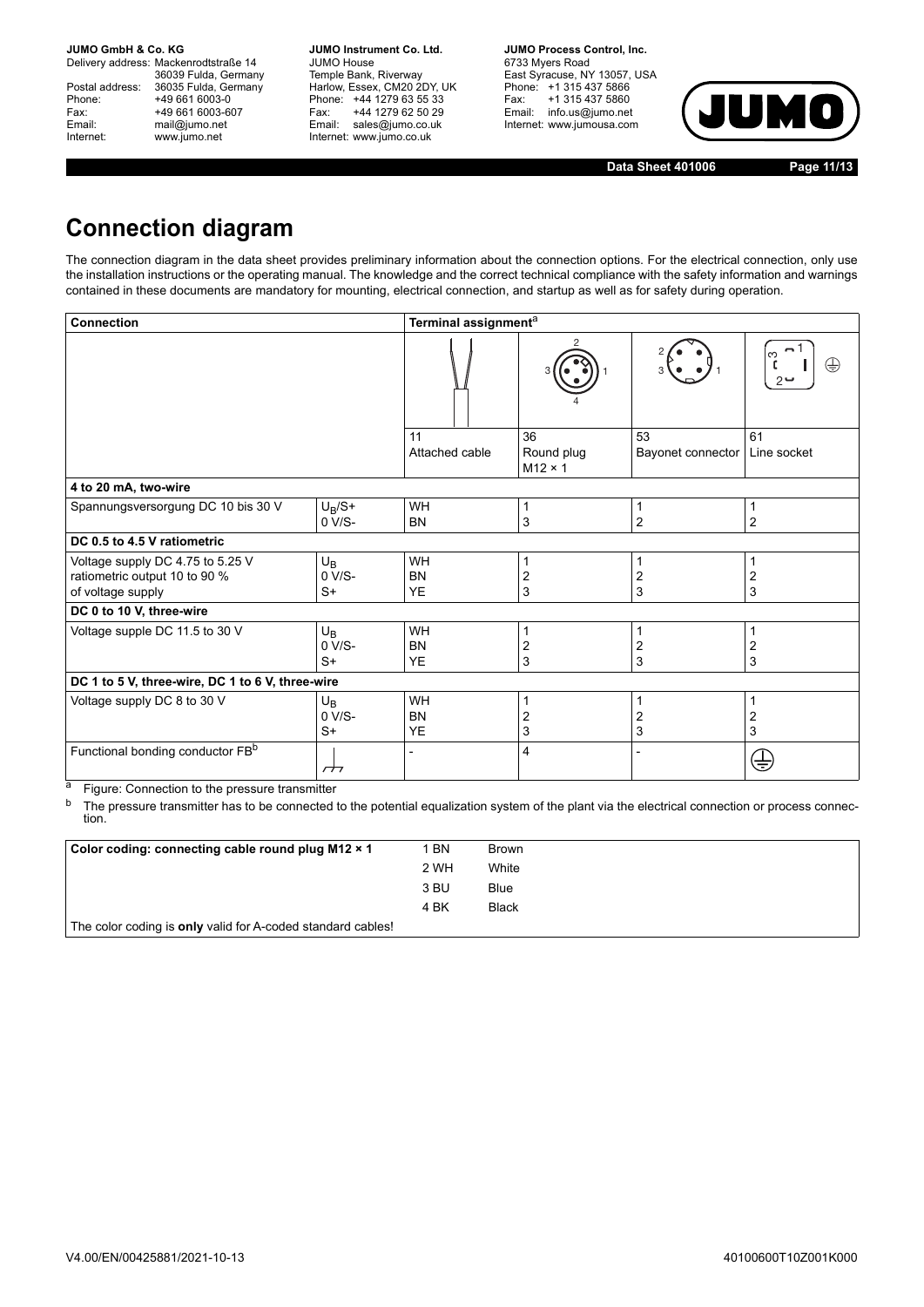Delivery address: Mackenrodtstraße 14 36039 Fulda, Germany<br>Postal address: 36035 Fulda, Germany Phone: +49 661 6003-0<br>
Fax: +49 661 6003-6<br>
Email: mail@jumo.net +49 661 6003-607 Email: mail@jumo.net<br>Internet: www.iumo.net www.jumo.net

**JUMO Instrument Co. Ltd.** JUMO House Temple Bank, Riverway<br>Harlow, Essex, CM20 2DY, UK<br>Phone: +44 1279 63 55 33 Fax: +44 1279 62 50 29<br>Email: sales@jumo.co.uk Internet: www.jumo.co.uk

**JUMO Process Control. Inc.** 6733 Myers Road East Syracuse, NY 13057, USA<br>Phone: +1 315 437 5866<br>Fax: +1 315 437 5860 Email: info.us@jumo.net Internet: www.jumousa.com



**Data Sheet 401006 Page 12/13**

## **Order details**

|            | (1) | <b>Basic type</b>                                                                     |
|------------|-----|---------------------------------------------------------------------------------------|
| 401006/000 |     | JUMO MIDAS SI - OEM-Pressure transmitter                                              |
|            | (2) | Input                                                                                 |
| 451        |     | 0 to 0.25 bar relative pressure                                                       |
| 452        |     | 0 to 0.4 bar relative pressure                                                        |
| 453        |     | 0 to 0.6 bar relative pressure                                                        |
| 454        |     | 0 to 1 bar relative pressure                                                          |
| 455        |     | 0 to 1.6 bar relative pressure                                                        |
| 478        |     | -1 to 0 bar relative pressure                                                         |
| 479        |     | -1 to +0.6 bar relative pressure                                                      |
| 487        |     | 0 to 0.6 bar absolute pressure                                                        |
| 488        |     | 0 to 1.0 bar absolute pressure                                                        |
| 489        |     | 0 to 1.6 bar absolute pressure                                                        |
| 490        |     | 0 to 2.5 bar absolute pressure                                                        |
| 491        |     | 0 to 4 bar absolute pressure                                                          |
| 492        |     | 0 to 6 bar absolute pressure                                                          |
| 493        |     | 0 to 10 bar absolute pressure                                                         |
| 494        |     | 0 to 16 bar absolute pressure                                                         |
| 998        |     | Special measuring range for absolute pressure                                         |
| 999        |     | Special measuring range for relative pressure                                         |
|            | (3) | Output                                                                                |
| 405        |     | 4 to 20 mA, two-wire                                                                  |
| 412        |     | DC 0.5 to 4.5 V, three-wire                                                           |
| 415        |     | DC 0 to 10 V, three-wire                                                              |
| 418        |     | DC 1 to 5 V, three-wire                                                               |
| 420        |     | DC 1 to 6 V, three-wire                                                               |
|            | (4) | <b>Process connection</b>                                                             |
| 501        |     | G 1/8, DIN EN 837                                                                     |
| 502        |     | G 1/4, DIN EN 837                                                                     |
| 503        |     | G 3/8, DIN EN 837                                                                     |
| 504        |     | G 1/2, DIN EN 837                                                                     |
| 511        |     | 1/4-18 NPT, DIN EN 837                                                                |
| 521        |     | G 1/4, DIN 3852-11                                                                    |
| 523        |     | G 1/2, DIN 3852-11                                                                    |
| 562        |     | 7/16-20 UNF                                                                           |
| 563        |     | 7/16-20 UNF interior, with valve core handle                                          |
| 571        |     | G 3/4 front-flush, DIN EN ISO 228-1                                                   |
| 572        |     | G 1 front-flush, DIN EN ISO 228-1                                                     |
| 574        |     | G 1/2 front-flush, with double seal                                                   |
| 575        |     | G 3/4 front-flush, with double seal                                                   |
| 613        |     | Clamp DN 25/32/40, DIN 32676/1, certified according to EHEDG                          |
| 997        |     | JUMO PEKA hygienic process connection, certified according to EHEDG                   |
|            | (5) | Process connection material                                                           |
| 20         |     | CrNi (stainless steel)                                                                |
|            | (6) | <b>Electrical connection</b>                                                          |
| 11         |     | Attached cable (standard cable length is 2 m, further lengths available upon request) |
| 36         |     | Round plug M12 × 1                                                                    |
| 53         |     | Bayonet connector, DIN 72585                                                          |
| 61         |     | Line socket DIN EN 175301-802, form A                                                 |